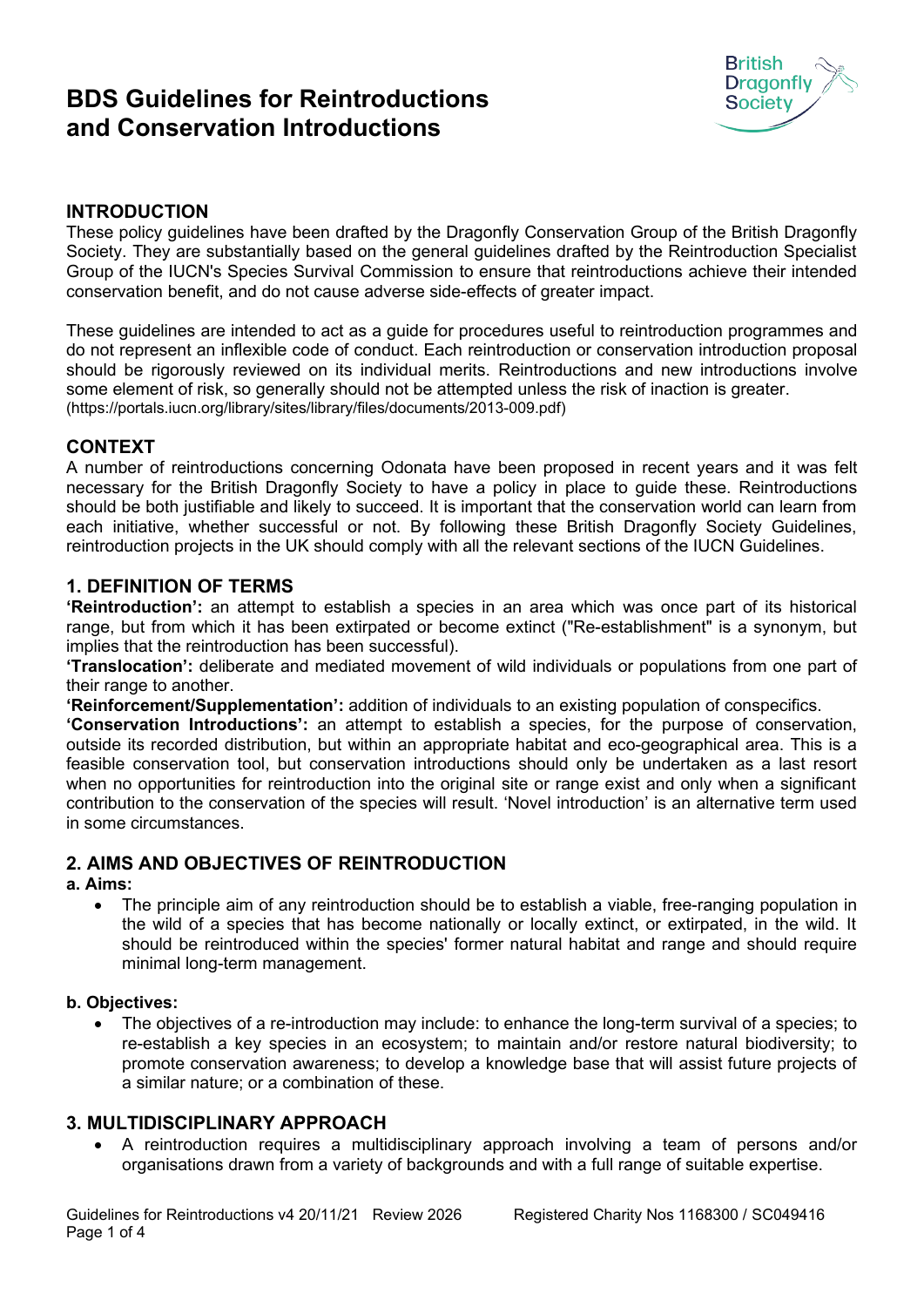Reintroductions involving Odonata should be referred to the Dragonfly Conservation Group of the British Dragonfly Society for consideration and advice. Project leaders should be responsible for coordination between the various persons and organisations. If possible and considered suitable, provision should be made for publicity and public education about the project.

# **4. PRE-PROJECT ACTIVITIES**

## **4a. BIOLOGICAL**

## **(i) Feasibility study and background research**

- An assessment should be made of the taxonomic status of individuals to be reintroduced. They should preferably be of the same subspecies or race as those that were extirpated, unless adequate numbers are not available. An investigation of historical information about the loss and fate of individuals from the reintroduction area, as well as molecular genetic studies, should be undertaken in case of doubt as to individuals' taxonomic status. A study of genetic variation within and between populations of this and related taxa can also be helpful. Special care is needed when the population has long been extinct.
- Detailed field studies should be made of the status and biology of wild populations (if they exist) and detailed literature studies should be made to determine the species' critical needs. For Odonata, these studies would include descriptions of habitat preferences, intraspecific variation and adaptations to local ecological conditions, group composition, home range size, shelter and food requirements, foraging and feeding behaviour, predators and diseases. For migratory species, studies should include the potential migratory areas. A note should be made of any gaps in knowledge that may be relevant to the success of a reintroduction. Overall, a firm knowledge of the natural history of the species in question is crucial to the entire reintroduction scheme. Due consideration should be made to any future environmental variables that may affect long-term viability of populations, for example vegetational succession or climate change.
- The species, if any, that has filled the void created by the loss of the species concerned, should be determined; an understanding of the effect the reintroduced species will have on the ecosystem is important for ascertaining the success of the reintroduced population. The build-up of the released population should be modelled under various sets of conditions, in order to specify the optimal number and composition of individuals to be released per year and the numbers of years necessary to promote establishment of a viable population.

#### **(ii) Previous Reintroductions**

 Thorough research into previous reintroductions of the same or similar species and wide-ranging contacts with persons having relevant expertise should be conducted prior to and while developing reintroduction protocol.

#### **(iii) Choice of release site**

 The release site should be within the historic range of the species and there should be no reasonable possibility of natural recolonisation into the site. For an initial reinforcement there should be few remnant wild individuals. For a reintroduction, there should be no remnant population to prevent possible disease spread and introduction of alien genes. The reintroduction area should have assured, long-term protection (whether formal or otherwise).

#### **(iv) Evaluation of reintroduction site**

- Availability of suitable habitat: reintroductions should only take place where the habitat and landscape requirements of the species are satisfied, and likely to be sustained for the foreseeable future. The possibility of natural habitat change since extirpation must be considered. The area should have sufficient carrying capacity to sustain growth of the reintroduced population and support a viable (self-sustaining) population in the long run.
- Identification and elimination, or reduction to a sufficient level, of previous causes of decline: this could include disease; over-collection; pollution; competition with or predation by introduced species; habitat loss; adverse effects of earlier research or management programmes; adverse effects of domestic livestock (which may be seasonal). Where the release site has undergone substantial degradation caused by human activity, a habitat restoration programme should be initiated before the reintroduction is carried out.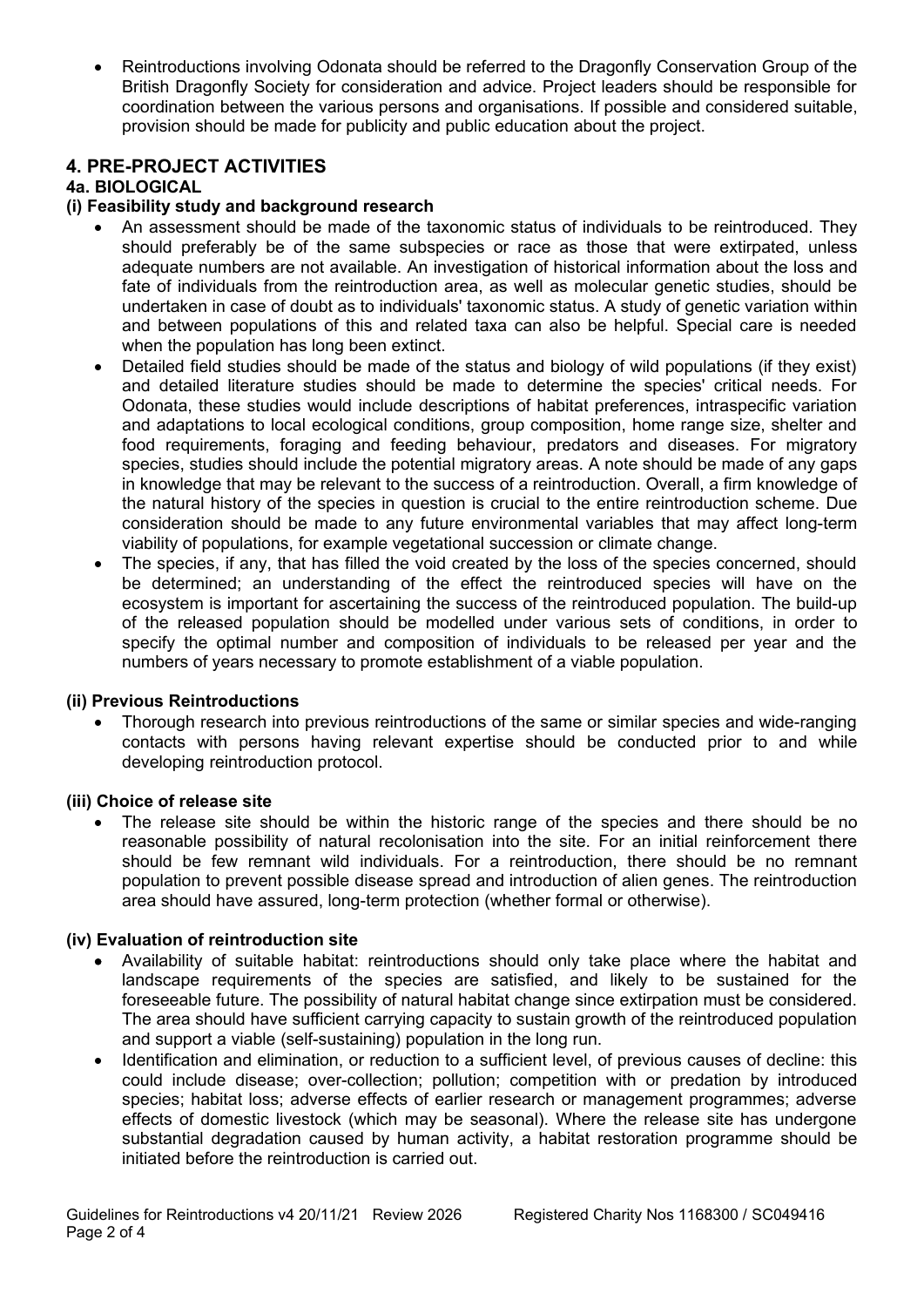# **(v) Availability of suitable source populations**

- It is desirable that source animals come from wild populations. If there is a choice of wild populations to supply founder individuals for translocation, the source population should ideally be closely related genetically to the original native population and show similar ecological characteristics (morphology, physiology, behaviour, habitat preference) to the original subpopulation.
- Removal of individuals for reintroduction must not endanger the wild source population (or captive source population). Sufficient individuals must be guaranteed to be available on a regular and predictable basis, meeting specifications of the project protocol.
- Individuals should only be removed from a wild population after the effects of translocation on the source population have been assessed. Furthermore, it should be guaranteed that these effects will not be significantly negative. It may be advisable to increase the source population prior to stock removal by increasing suitable habitat first at the donor site.

# **4b. SOCIAL AND LEGAL REQUIREMENTS**

- Reintroductions are generally long-term projects that require the commitment of long-term financial and political support.
- An assessment of the attitudes of local people to the proposed project may be necessary to ensure long term protection of the reintroduced population, especially if the cause of species' decline was due to human factors (e.g. over-collection, loss or alteration of habitat).
- Where the security of the reintroduced population is at risk from human activities, measures should be taken to minimise these in the reintroduction area. If these measures are inadequate, the reintroduction should be abandoned or alternative release areas sought.
- Reintroduction must only take place with the full permission and involvement of all relevant government agencies, landowners and conservation organisations including the British Dragonfly Society. This includes compliance with both UK/national legislation and local regulations.

# **5. PLANNING, PREPARATION AND RELEASE STAGES**

- Approval of relevant government agencies and land owners, and coordination with conservation organisations including the British Dragonfly Society.
- Construction of a multidisciplinary team with access to expert technical advice for all phases of the programme.
- Identification of short-term and long-term success indicators and prediction of programme duration, in context of agreed aims and objectives.
- Securing adequate funding for all programme phases.
- Design of pre-release and post-release monitoring programme so that each reintroduction is a carefully designed experiment, with the capability to test methodology with scientifically collected data. Monitoring the health and survival of both donor and recipient populations is important.
- Appropriate health and genetic screening of release population. Health screening of closely related species in the reintroduction area.
- Development of transport plans for delivery of release population to the site of reintroduction, with special emphasis on ways to minimize stress on the individuals during transport.
- Determination of release strategy (acclimatization of release population to release area; group composition, number, release patterns and techniques; timing).
- Development of conservation education for long-term support; professional training of project workers and others involved in the long-term programme; where possible, public relations through the mass media and in local community; involvement where possible of local people in the programme.
- The welfare of individuals for release is of paramount concern throughout all these stages.

# **6. POST-RELEASE ACTIVITIES**

- Post-release monitoring is required of all populations.
- Demographic and ecological studies of released population should be undertaken.
- Decisions for revision, rescheduling, or discontinuation of programme where necessary.
- Habitat protection or restoration to continue where necessary.

Guidelines for Reintroductions v4 20/11/21 Review 2026 Registered Charity Nos 1168300 / SC049416 Page 3 of 4